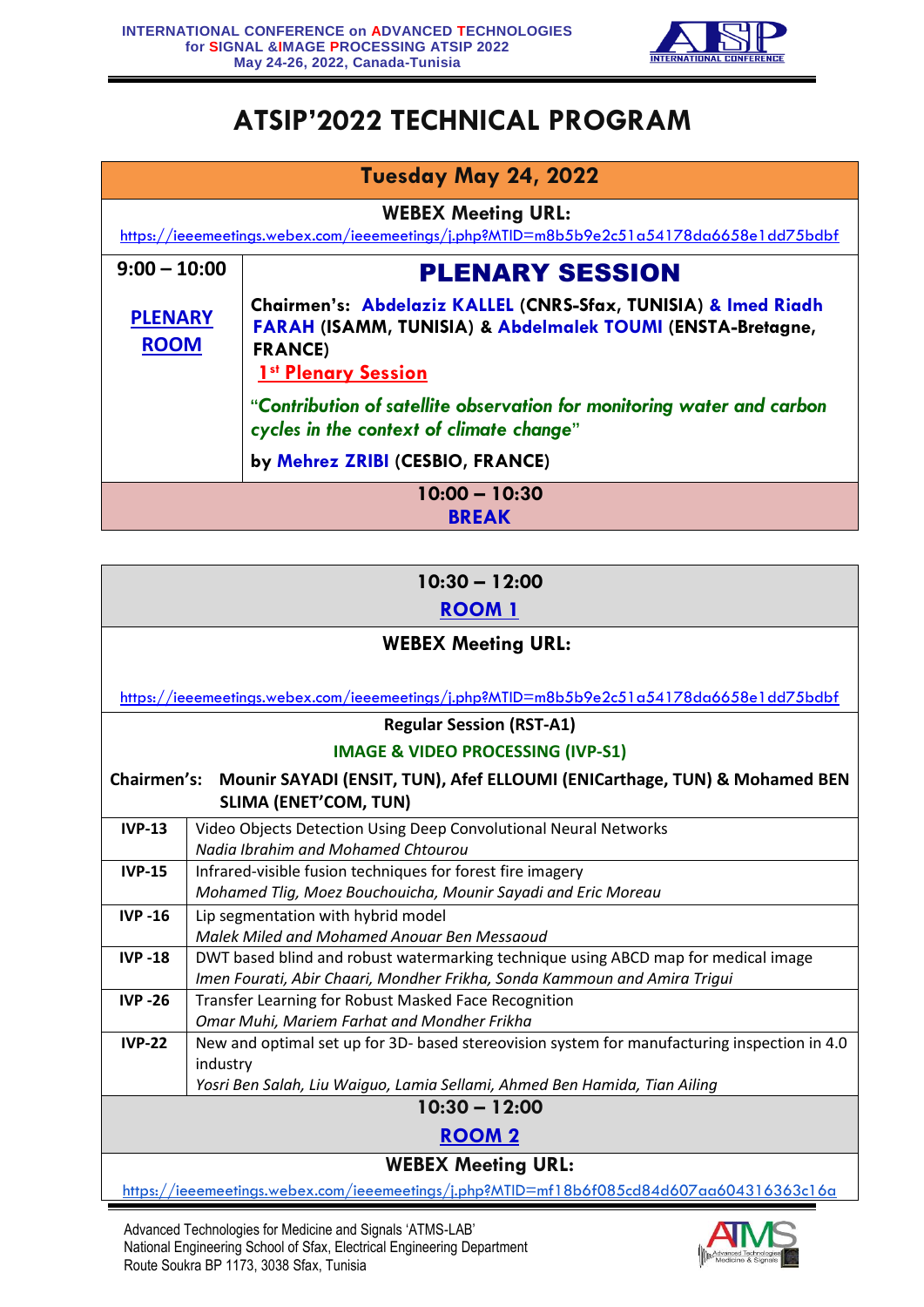

| <b>Regular Session (RST-A2)</b>                                                          |                                                                                        |  |
|------------------------------------------------------------------------------------------|----------------------------------------------------------------------------------------|--|
| <b>DATA FUSION MODELING &amp; APPLICATIONS (DFM-S1)</b>                                  |                                                                                        |  |
|                                                                                          | Chairmen's: Basel SOLAIMAN (FRA), Mohamed FARAH (ISAMM, TUN) & Achraf MAKHLOUFI        |  |
|                                                                                          | (ENET'COM, TUN)                                                                        |  |
| <b>DFM-14</b>                                                                            | Structured Case Base Knowledge using Unsupervised Learning                             |  |
|                                                                                          | Ikram Chourib, Gwenael Guillard, Imed Riadh Farah and Basel Solaiman                   |  |
| <b>DFM-25</b>                                                                            | Improving Smart City Frameworks based on Enterprise Architecture using Territorial     |  |
|                                                                                          | Governance to manage COVID-19 crisis                                                   |  |
|                                                                                          | Sahbi Landolsi, Yemna Sayeb, Wajih Krimi and Riadh Farah                               |  |
| <b>DFM-37</b>                                                                            | Development of a haptic platform within the framework of the Internet of Things        |  |
|                                                                                          | Fadwa Saada, David Delouche, Frédéric Krats, Karim Chabir and Mohamed Naceur Abdelkrim |  |
| DFM-8                                                                                    | Ambulance Vehicle Routing in Smart Cities Using Artificial Neural Network              |  |
|                                                                                          | Taha Hussein, Mondher Frikha, Sulayman Ahmed and Javad Rahebi                          |  |
| <b>DFM-33</b>                                                                            | Hypothetical reasoning approach based on hypothetical cases                            |  |
|                                                                                          | Wided Ben Marzouka, Basel Solainam, Mohamed Farah and Imed Riadh Farah                 |  |
| <b>DFM-57</b>                                                                            | Model Based Anomaly Detection in High Dimensional Data                                 |  |
|                                                                                          | Imen Gatfaoui, Basel Solaiman and Imed Riadh Farah                                     |  |
|                                                                                          | Tuesday May 24, 2022: 12:00 - 13:00                                                    |  |
| <b>ATSIP CONFERENCE OPENING CEREMONY</b>                                                 |                                                                                        |  |
| <b>WEBEX Meeting URL:</b>                                                                |                                                                                        |  |
| https://ieeemeetings.webex.com/ieeemeetings/j.php?MTID=m8b5b9e2c51a54178da6658e1dd75bdbf |                                                                                        |  |
| $13:00 - 14:30$                                                                          |                                                                                        |  |
| <b>BREAK</b>                                                                             |                                                                                        |  |

| Tuesday May 24, 2022: 14:30 - 15:30                                           |                                                                                                                                                   |  |
|-------------------------------------------------------------------------------|---------------------------------------------------------------------------------------------------------------------------------------------------|--|
| <b>WEBEX Meeting URL:</b>                                                     |                                                                                                                                                   |  |
|                                                                               | https://ieeemeetings.webex.com/ieeemeetings/j.php?MTID=m8b5b9e2c51a54178da6658e1dd75bdbf                                                          |  |
| $14:30 - 15:30$                                                               | <b>PLENARY SESSION</b>                                                                                                                            |  |
| <b>PLENARY</b>                                                                | Chairmen's: Gérard CHOLLET (SAMOVAR, FRA) & Zied LACHIRI<br>(ENIT, TUN)                                                                           |  |
| <b>ROOM</b>                                                                   | <b>2nd Plenary Session</b>                                                                                                                        |  |
|                                                                               | "Privacy and Security Issues in Speech Processing"                                                                                                |  |
|                                                                               | by Bhiksha RAJ (Carnegie Mellon Univ., Pittsburgh, PA, USA)                                                                                       |  |
| $15:45 - 17:00$                                                               |                                                                                                                                                   |  |
|                                                                               | <b>ROOM 1</b>                                                                                                                                     |  |
|                                                                               | <b>WEBEX Meeting URL:</b>                                                                                                                         |  |
|                                                                               | https://ieeemeetings.webex.com/ieeemeetings/j.php?MTID=m8b5b9e2c51a54178da6658e1dd75bdbf                                                          |  |
| <b>Regular Session (RST-B1)</b>                                               |                                                                                                                                                   |  |
| <b>MEDICAL IMAGES &amp; CAD (MIA-S1)</b>                                      |                                                                                                                                                   |  |
| Chairmen's: Lamia SELLAMI (ISBS, ATMS, TUN) & Khalil CHTOUROU (CHU Sfax, TUN) |                                                                                                                                                   |  |
| $MIA-1$                                                                       | Training Hacks and a Frugal Man's Net with Application to Glioblastoma Segmentation<br>Jawher Ben Abdallah, Linda Marrakchi-Kacem and Islem Rekik |  |

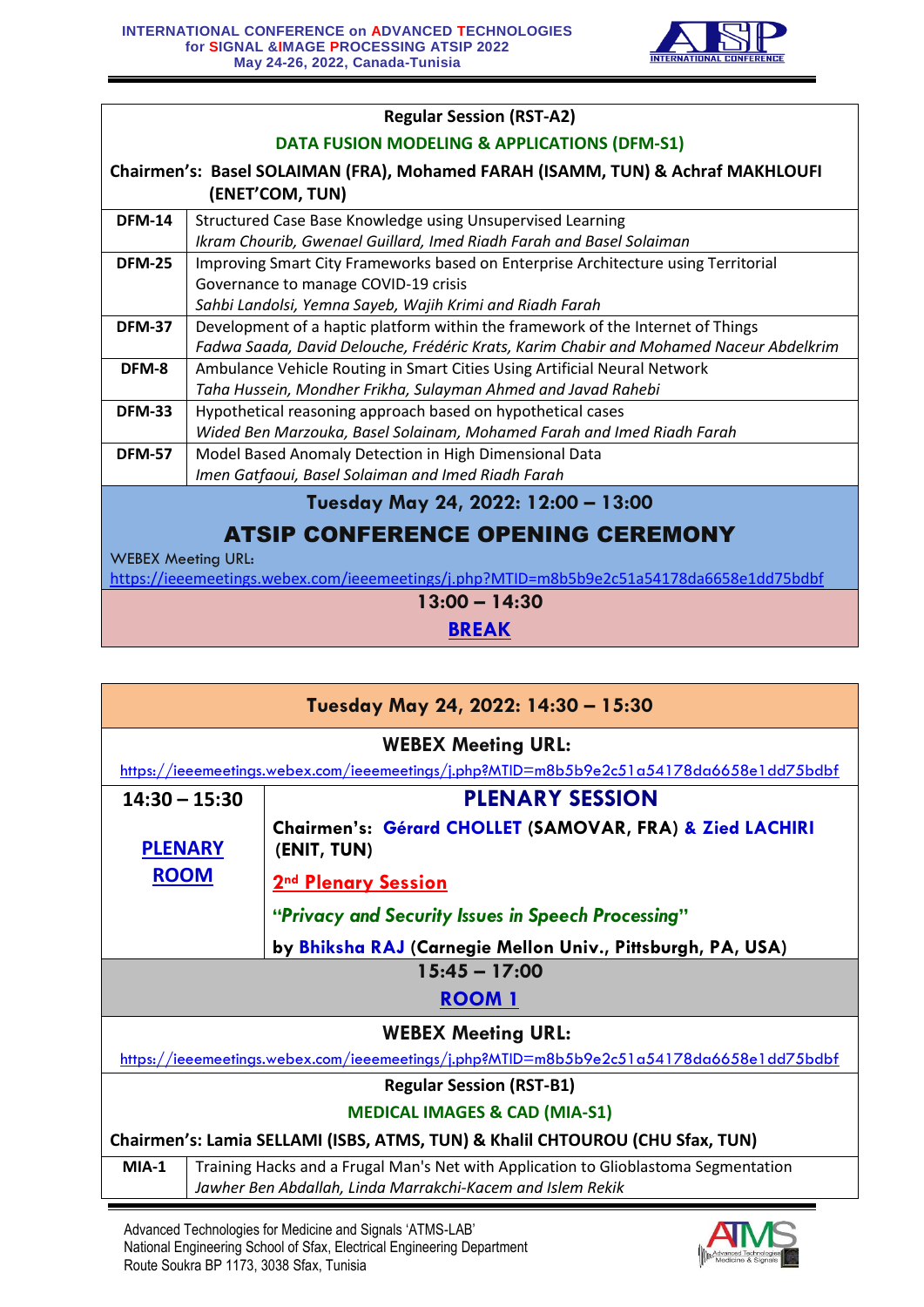

| Image Enhancement Techniques Applied to Magnetic Resonance Images: Multiple sclerosis<br>Besma Mnassri, Amira Echtioui, Fathi Kallel and Ahmed Ben Hamida |  |
|-----------------------------------------------------------------------------------------------------------------------------------------------------------|--|
|                                                                                                                                                           |  |
| Automatic delineation of left ventricle contours in MRI using deep learning                                                                               |  |
| Wafa Baccouch, Sameh Oueslati, Basel Solaiman and Salam Labidi                                                                                            |  |
| Three-dimensional segmentation method for locating MS lesions in multimodal brain MRI                                                                     |  |
| Marwa Naas, Hiba Mzoughi and Ines Njeh, Mohamed Ben Slima and Ahmed Ben Hamida                                                                            |  |
| Lung disease detection in chest X-ray images using Transfert Learning                                                                                     |  |
| Ines Chouat, Amira Echtioui, Rafik Khemakhem, Wassim Zouch and Mohamed Ghorbel                                                                            |  |
| $15:45 - 17:30$                                                                                                                                           |  |
| <b>ROOM 2</b>                                                                                                                                             |  |
| <b>WEBEX Meeting URL:</b>                                                                                                                                 |  |
| https://ieeemeetings.webex.com/ieeemeetings/j.php?MTID=mf18b6f085cd84d607aa604316363c16a                                                                  |  |
| <b>Regular Session (RST-B2)</b>                                                                                                                           |  |
| <b>REMOTE SENSING &amp; ASSIMILATION (RSA-S1)</b>                                                                                                         |  |
| Chairmen's: Abdelaziz KALLEL (CNRS-Sfax, TUN) & Ali KENCHAF (ENSTA Bretagne, FRA)                                                                         |  |
| A proposal learning strategy on CNN architectures for targets classification                                                                              |  |
| Abdelmalek Toumi, Jean-Christophe Cexus and Ali Khenchaf                                                                                                  |  |
| A deep learning approach based on morphological profiles for Hyperspectral image unmixing                                                                 |  |
| Mariem Ayed, Refka Hanachi, Akrem Sellami, Imed Riadh Farah and Mauro Dalla Mura                                                                          |  |
| Effects of spatial filtering on polsar parameter estimation                                                                                               |  |
|                                                                                                                                                           |  |
| Mohamed Yahia, Tarig Ali, Maruf Mortula and Riadh Abdelfattah                                                                                             |  |
| Irrigation Mapping Using SENTINEL-1 and SENTINEL-2 Data                                                                                                   |  |
| Mehrez Zribi, Ehsan Elwan, Michel Le Page, Lionel Jarlan, Luca Brocca, Sara Modanesi, Jacopo                                                              |  |
| Dari and Pere Quintana Segui                                                                                                                              |  |
| Fusion Network for Super Resolution of UAVs Visible and Thermal Images                                                                                    |  |
| Hèdi Fkih, Tijeni Delleji, Abdelaziz Kallel and Zied Chtourou                                                                                             |  |
| Olive tree and shadow instance segmentation based on Detectron2                                                                                           |  |
| Asma Ben Abdallah and Abdelaziz Kallel                                                                                                                    |  |
| Spatio-temporal monitoring of soil salinity and land cover changes using remote sensing                                                                   |  |
| techniques: Zaghouan case study                                                                                                                           |  |
| Karem Saad, Amjad Kallel, Zouhaier Ben Rebah and Basel Solaiman                                                                                           |  |
|                                                                                                                                                           |  |

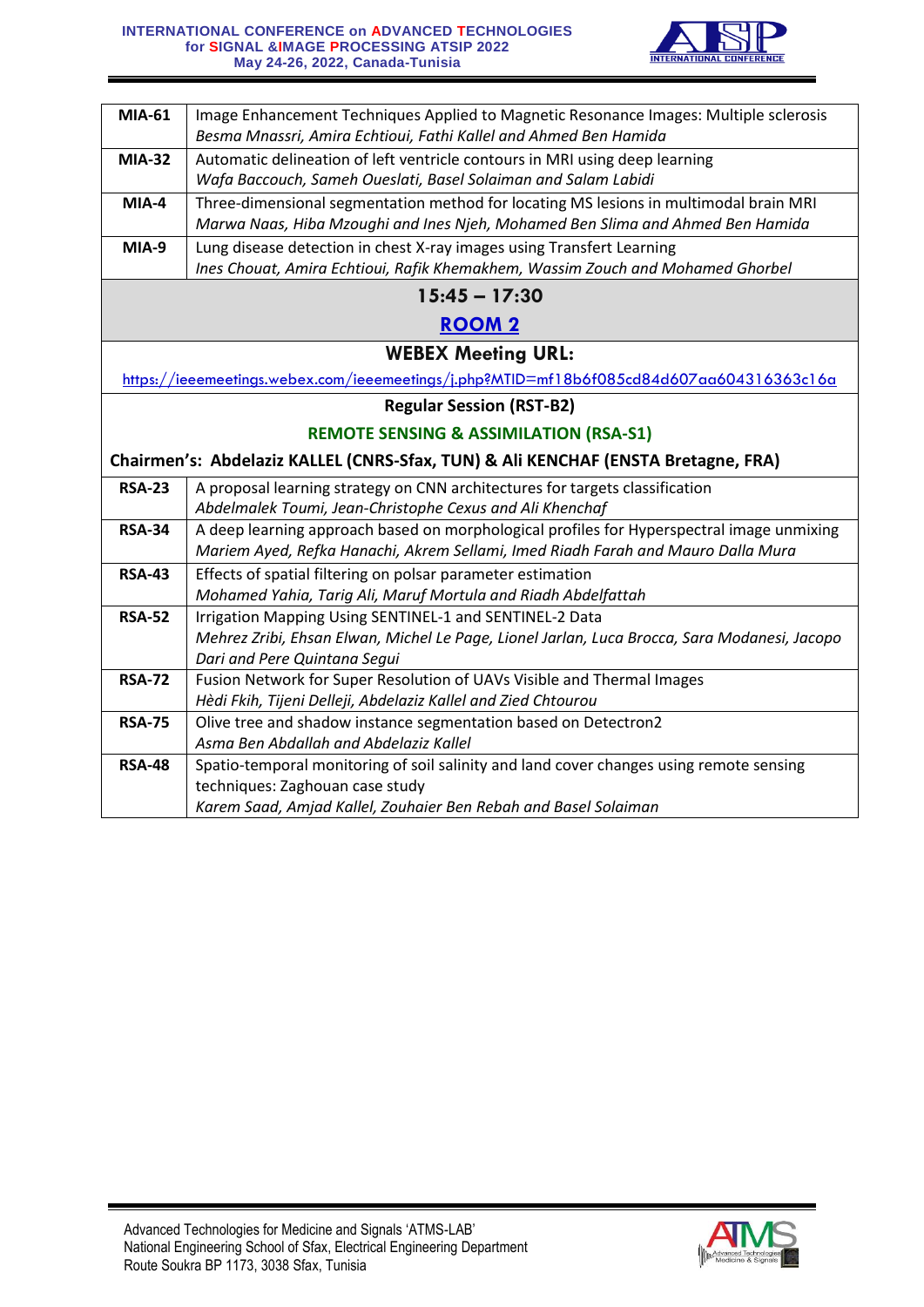

| <b>Wednesday May 25, 2022</b>                                                            |                                                           |  |
|------------------------------------------------------------------------------------------|-----------------------------------------------------------|--|
|                                                                                          | <b>WEBEX Meeting URL:</b>                                 |  |
| https://ieeemeetings.webex.com/ieeemeetings/j.php?MTID=m8b5b9e2c51a54178da6658e1dd75bdbf |                                                           |  |
| $9:00 - 10:00$                                                                           | <b>PLENARY SESSION</b>                                    |  |
|                                                                                          | Chairmen's: Ahmed BEN HAMIDA (ENIS, TUN) & Mondher FRIKHA |  |
| <b>PLENARY</b>                                                                           | (ENET'COM, TUN)                                           |  |
| <b>ROOM</b>                                                                              | <b>3rd Plenary Session</b>                                |  |
|                                                                                          | "Self-Supervised Speech Processing"                       |  |
|                                                                                          | by Gérard CHOLLET (Télécom-Sud Paris, SAMOVAR, FRANCE)    |  |
| $10:00 - 10:30$                                                                          |                                                           |  |
| <b>BREAK</b>                                                                             |                                                           |  |

| $10:30 - 12:00$<br><b>ROOM 1</b>                                                          |                                                                                                                                                           |
|-------------------------------------------------------------------------------------------|-----------------------------------------------------------------------------------------------------------------------------------------------------------|
| <b>WEBEX Meeting URL:</b>                                                                 |                                                                                                                                                           |
|                                                                                           | https://ieeemeetings.webex.com/ieeemeetings/j.php?MTID=m8b5b9e2c51a54178da6658e1dd75bdbf                                                                  |
|                                                                                           | <b>Regular Session (RSW-A1)</b>                                                                                                                           |
|                                                                                           | <b>COMPUTER MODELING IN SIGNAL AND IMAGE (MSI-S1)</b>                                                                                                     |
|                                                                                           | Chairmen's: Hassene SEDDIK (ENSIT, TUN) & Mohamed GHORBEL (ENET'COM, TUN)                                                                                 |
| <b>MSI-17</b>                                                                             | A combined CNN-LSTM Network for Audio Emotion Recognition using Speech and Song                                                                           |
|                                                                                           | attributs                                                                                                                                                 |
|                                                                                           | Souha Ayadi and Zied Lachiri                                                                                                                              |
| <b>MSI-59</b>                                                                             | Cross-Modal Learning for Audio-visual Emotion Recognition in Spontaneous Speech                                                                           |
|                                                                                           | Yassamine Lala Bouali, Olfa Ben Ahmed and Smaine Mazouzi                                                                                                  |
| <b>MSI-51</b>                                                                             | Numerical study of the behavior of the electromagnetic field its relation to the energy                                                                   |
|                                                                                           | absorbed by a human head exposed to a radiofrequency (RF) source application: the cellular                                                                |
|                                                                                           | Lazhar Bouali, Mohammed Djennah and Redouane Tahmi                                                                                                        |
| <b>MSI-36</b>                                                                             | Diagnosis of nonlinear delay systems                                                                                                                      |
| <b>MSI-74</b>                                                                             | Walid Ben Hassen, Adel Tellili, Nouceyba Abdelkrim and Mohamed Lazhar Wardi<br>Double-layer Substrate Integrated Waveguide Cavity based RFID chipless Tag |
|                                                                                           | Soumaya Sakouhi and Ali Gharsallah                                                                                                                        |
|                                                                                           | $10:30 - 12:00$                                                                                                                                           |
|                                                                                           | <b>ROOM2</b>                                                                                                                                              |
|                                                                                           | <b>WEBEX Meeting URL:</b>                                                                                                                                 |
|                                                                                           | https://ieeemeetings.webex.com/ieeemeetings/j.php?MTID=mf18b6f085cd84d607aa604316363c16a                                                                  |
|                                                                                           | <b>Special Session (SSW-A2)</b>                                                                                                                           |
| <b>BIOMEDICAL SIGNAL &amp; HEALTH INFORMATICS (BHI-S1)</b>                                |                                                                                                                                                           |
| Chairmen's: Nawres KHLIFA (ISTMT, TUN), Zied LACHIRI (ENIT, TUN) & Ines NJAH (ISIMG, TUN) |                                                                                                                                                           |
| <b>BHI-10</b>                                                                             | Epileptic seizure detection using deep learning classifiers                                                                                               |
|                                                                                           | Dhouha Sagga, Amira Echtioui, Rafik Khemakhem and Fathi Kallel                                                                                            |

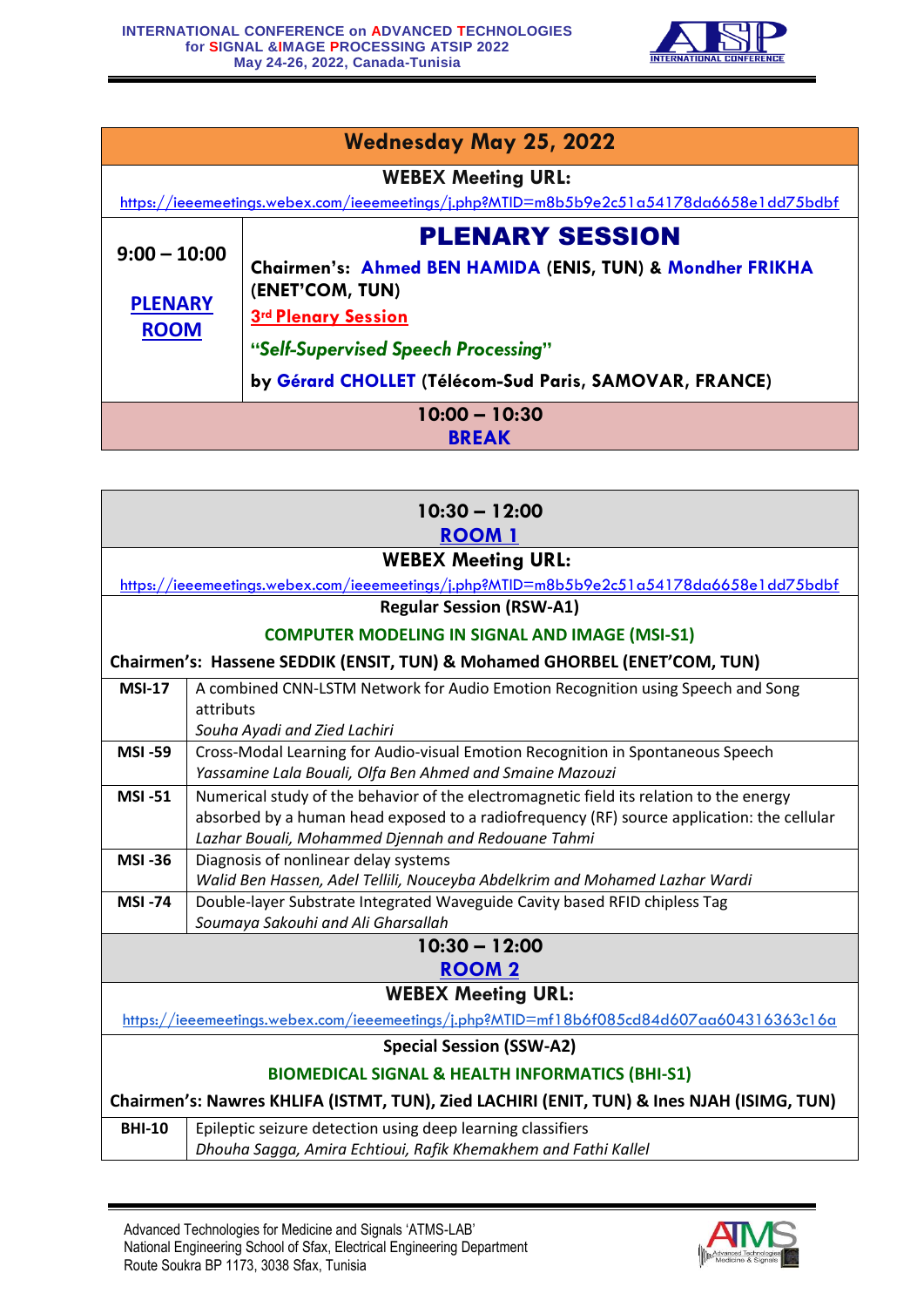

| A new automatic method for human coding and non-coding zones characterization and         |  |
|-------------------------------------------------------------------------------------------|--|
| classification based on FCGR coding and CNN classifier                                    |  |
| Feriel Ben Nasr and Afef Elloumi Oueslati                                                 |  |
| Involving FCGR method in multiclass cancer diseases classification with transfer learning |  |
| models                                                                                    |  |
| Ines Slimene, Imen Messaoudi, Afef Elloumi Oueslati and Zied Lachiri                      |  |
| Pre-miRNA sequence prediction using convolutional neural network                          |  |
| Saifeddine Ben Nasr, Imen Messaoudi, Afef Elloumi Oueslati and Zied Lachiri               |  |
| Deep Learning for Seizure Prediction Using Intracranial Electroencephalogram              |  |
| Nourane Abderrahim, Amira Echtioui, Rafik Khemakhem, Mohamed Ghorbel and Ines             |  |
| Kammoun                                                                                   |  |
| $12:00 - 13:00$                                                                           |  |
|                                                                                           |  |
|                                                                                           |  |

| <b>Wednesday May 25, 2022</b>                                                                                         |                                                                                                                                         |
|-----------------------------------------------------------------------------------------------------------------------|-----------------------------------------------------------------------------------------------------------------------------------------|
| <b>WEBEX Meeting URL:</b><br>https://ieeemeetings.webex.com/ieeemeetings/j.php?MTID=m8b5b9e2c51a54178da6658e1dd75bdbf |                                                                                                                                         |
| $13:00 - 14:00$<br><b>PLENARY</b><br><b>ROOM</b>                                                                      | <b>PLENARY SESSION</b><br>Chairmen's: Basel SOLAIMAN (IMT-Atlantique, FRA) & Lamia SELLAMI<br>(ISBS, TUN)<br><b>4th Plenary Session</b> |
|                                                                                                                       | "Virtual Brain Activity and Predictive Physiopathology"<br>by Habib BENALI (Concordia University, CANADA)                               |
| $14:00 - 14:30$<br><b>BREAK</b>                                                                                       |                                                                                                                                         |

| $14:30 - 16:00$                                                                          |                                                                                         |
|------------------------------------------------------------------------------------------|-----------------------------------------------------------------------------------------|
| <b>ROOM 1</b>                                                                            |                                                                                         |
| <b>WEBEX Meeting URL:</b>                                                                |                                                                                         |
| https://ieeemeetings.webex.com/ieeemeetings/j.php?MTID=m8b5b9e2c51a54178da6658e1dd75bdbf |                                                                                         |
| <b>Regular Session (RSW-B1)</b>                                                          |                                                                                         |
| <b>MEDICAL IMAGES &amp; CAD (MIA-S2)</b>                                                 |                                                                                         |
| Chairmen's: Fathi KALLEL (ENET'COM, TUN), Mounir SAYADI (ENSIT, TUN) & Khalil CHTOUROU   |                                                                                         |
| (CHU-Sfax, TUN)                                                                          |                                                                                         |
| <b>MIA-27</b>                                                                            | Combination of Volumetric and Topologic characteristic towards diagnosis of Alzheimer's |
|                                                                                          | disease stage                                                                           |
|                                                                                          | Besma Mabrouk, Nouha Bouzidi and Ahmed Ben Hamida                                       |
| MIA-6                                                                                    | U-NET Architecture for automatic MS lesions segmentation using MR images                |
|                                                                                          | Ghofrane Ghodhbani, Mouna Sahnoun, Fathi Kallel and Patrick Siarry                      |

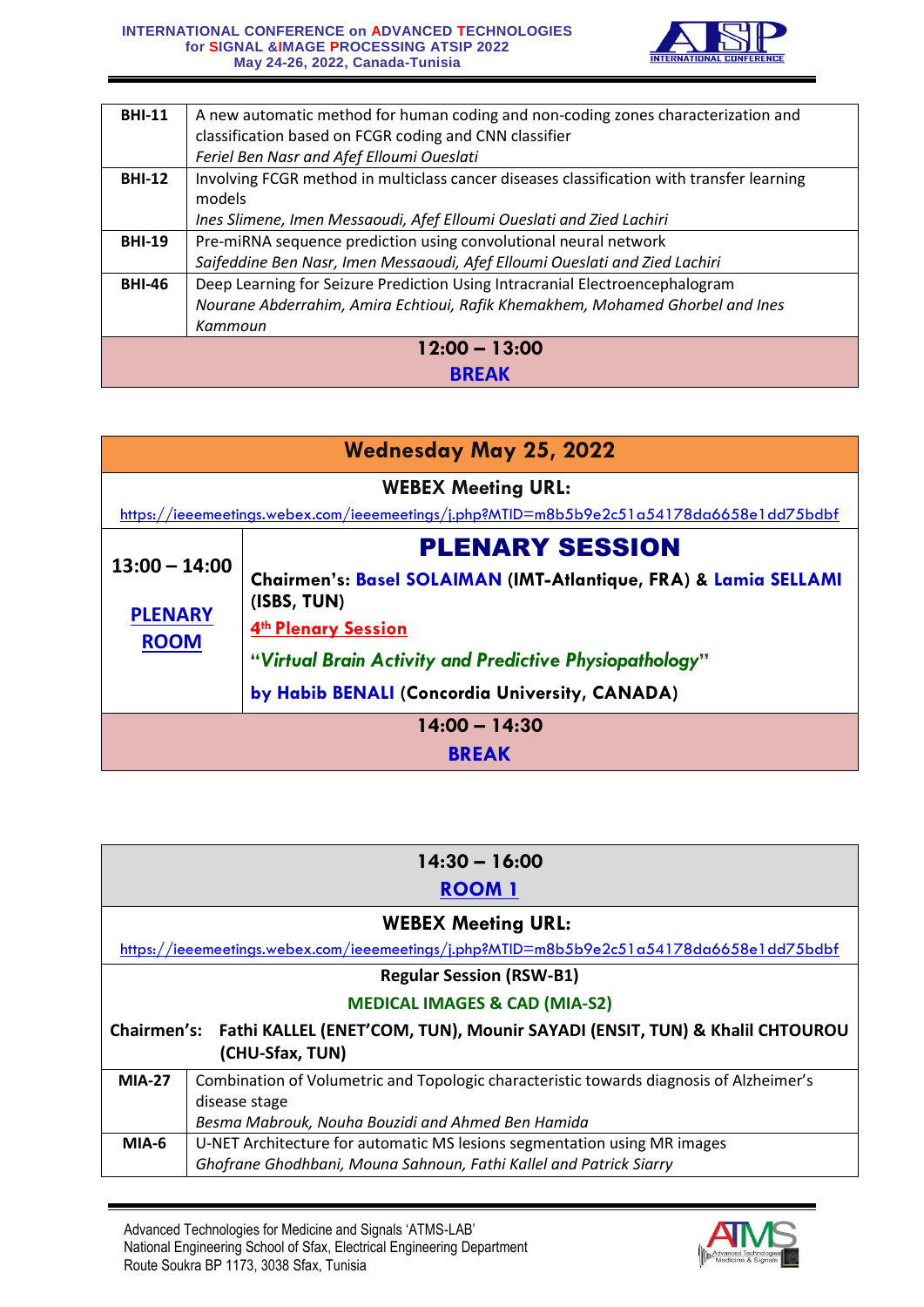

| <b>MIA-39</b>                                                                            | Network In-Network (NIN) for Glioma Tumor Grade classification                            |
|------------------------------------------------------------------------------------------|-------------------------------------------------------------------------------------------|
|                                                                                          | Wiem Takrouni and Ali Douik                                                               |
| <b>MIA-41</b>                                                                            | Deep Learning Models for Classification of Motor Imagery EEG Signals                      |
|                                                                                          | Sana Belgacem, Amira Echtioui, Rafik Khemakhem, Mohamed Ghorbel and Ines Kammoun          |
| <b>MIA-49</b>                                                                            | Deep learning for Detection of prostate tumors by microscopic cells and MRI               |
|                                                                                          | Imen Labiadh, Hassene Seddik and Larbi Boubchir                                           |
| <b>MIA-64</b>                                                                            | Multiple Sclerosis Segmentation using Deep Learning Models-Review                         |
|                                                                                          | Abdelkader Alrabai, Amira Echtioui and Ahmed Ben Hamida                                   |
|                                                                                          | $14:30 - 16:00$                                                                           |
|                                                                                          | <b>ROOM2</b>                                                                              |
| <b>WEBEX Meeting URL:</b>                                                                |                                                                                           |
| https://ieeemeetings.webex.com/ieeemeetings/j.php?MTID=mf18b6f085cd84d607aa604316363c16a |                                                                                           |
| <b>Regular Session (RSW-B2)</b>                                                          |                                                                                           |
|                                                                                          | <b>IMAGE &amp; VIDEO PROCESSING (IVP-S2)</b>                                              |
|                                                                                          | Chairmen's: Habib HAMAM (U-MONCTON, CAN), Mohamed GHORBEL (ENET'COM, TUN)                 |
| <b>IVP-28</b>                                                                            | Siamese Network for Face Recognition in Degraded Conditions                               |
|                                                                                          | Laila Ouannes, Anouar Ben Khalifa and Najoua Essoukri Ben Amara                           |
| <b>IVP-29</b>                                                                            | A comparative study of geometric primitives fitting to 3D point clouds                    |
|                                                                                          | Aicha Ben Makhlouf, Malika Jallouli and Mohamed Ali Mahjoub                               |
| <b>IVP-30</b>                                                                            | Investigating the robustness of multi-view detection to current adversarial patch threats |
|                                                                                          | Bilel Tarchoun, Anouar Ben Khalifa and Mohamed Ali Mahjoub                                |
| <b>IVP-31</b>                                                                            | Fisher-HHT: A Feature Extraction Method for Hand Gesture Recognition with a Leap Motion   |
|                                                                                          | Controller                                                                                |
|                                                                                          | Nahla Majdoub Bhiri, Safa Ameur, Imen Jegham, Mohamed Ali Mahjoub and Anouar Ben          |
|                                                                                          | Khalifa                                                                                   |
| <b>IVP-42</b>                                                                            | Deepfake video detection using InceptionResnetV2                                          |
|                                                                                          | Sarra Guefrachi, Marwa Ben Jabra and Habib Hamam                                          |
|                                                                                          |                                                                                           |
|                                                                                          |                                                                                           |

| Thursday May 26, 2022            |                                                                                                                                         |
|----------------------------------|-----------------------------------------------------------------------------------------------------------------------------------------|
| <b>WEBEX Meeting URL:</b>        |                                                                                                                                         |
|                                  | https://ieeemeetings.webex.com/ieeemeetings/j.php?MTID=m8b5b9e2c51a54178da6658e1dd75bdbf                                                |
|                                  | <b>PLENARY SESSION</b>                                                                                                                  |
| $9:00 - 10:00$<br><b>PLENARY</b> | <b>Chairmen's: Mohamed BEN SLIMA (ENET'COM, TUN) &amp; Mounir</b><br><b>SAYADI (ENSIT, TUN)</b><br><b>5th Plenary Session</b>           |
| <b>ROOM</b>                      | "Dissemination of Scientific Research results: Trends, Threats and<br><b>Prospects</b> "<br>by Habib HAMAM (Moncton University, CANADA) |
| $10:00 - 10:30$<br><b>BREAK</b>  |                                                                                                                                         |